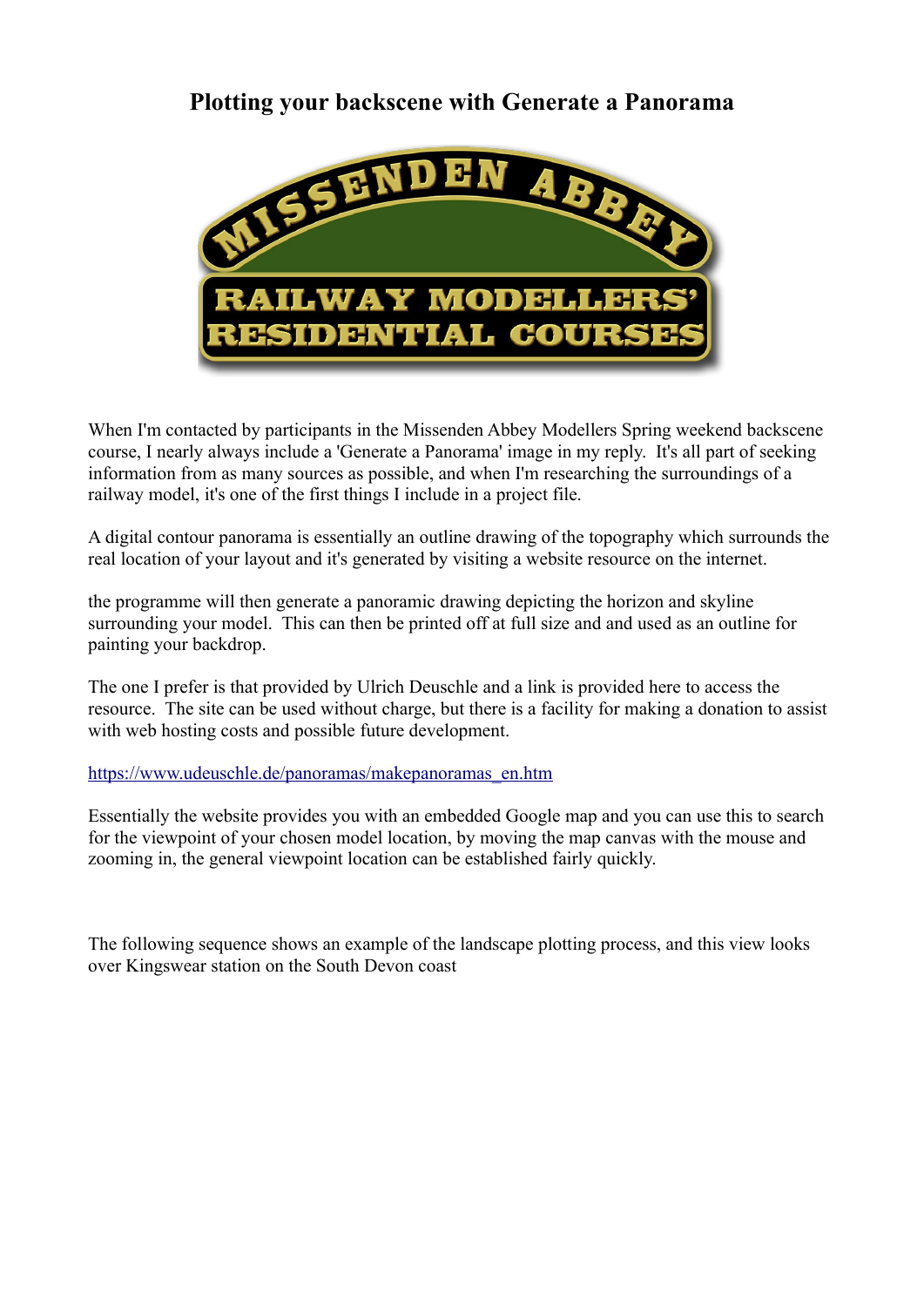

The first step is to input the location of your layout viewpoint which is done by clicking on it once …............and judge the extent ….........visible angle of the using a south east view with a 160 degree sweep.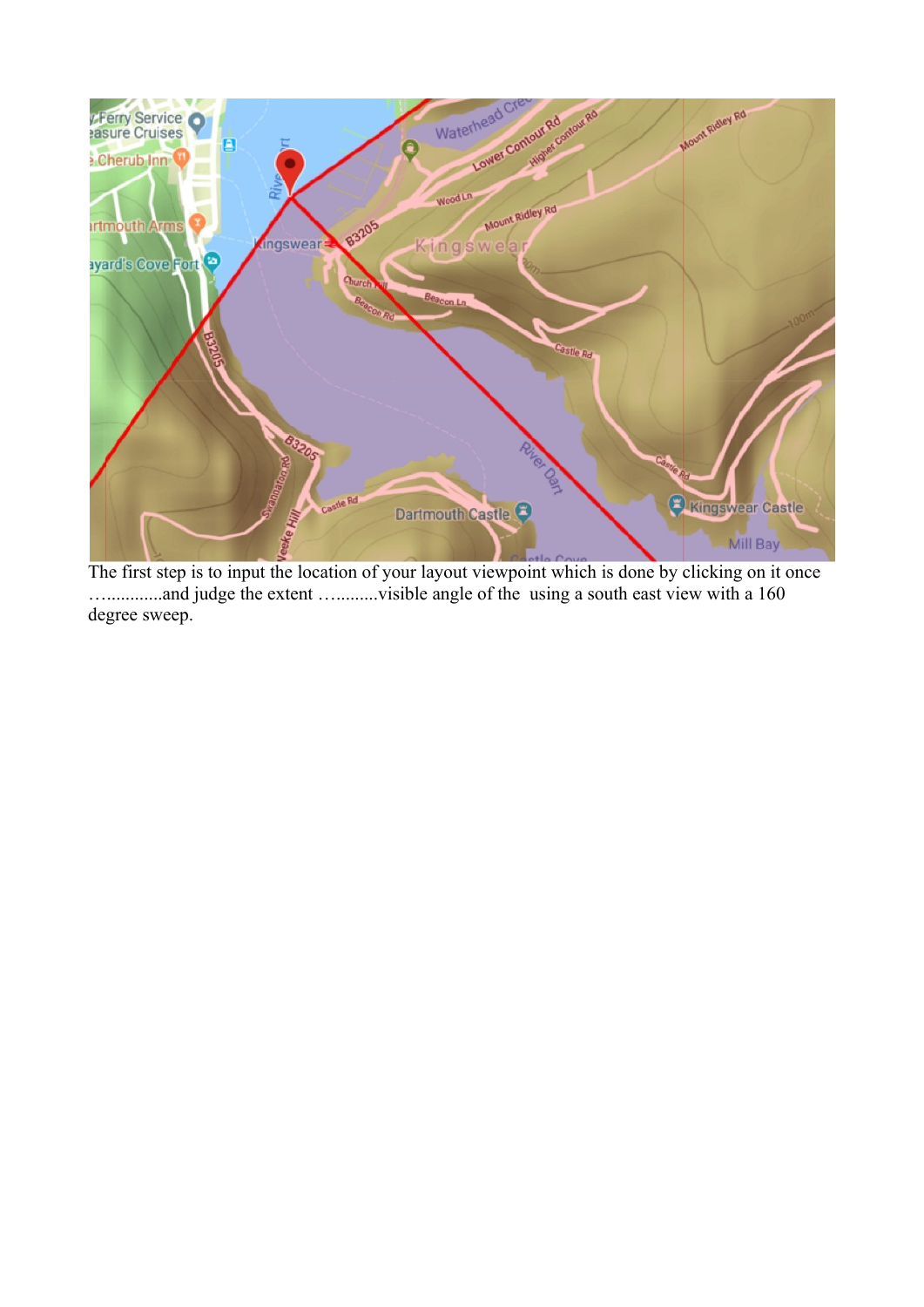| A379<br>A379<br>Yorke Rd Cassas<br>Dartmouth<br>Lower Contour Rd<br>D <sub>N</sub><br>G02SB<br>Kingswear<br><b>PULLED</b><br>Dartmouth Castle<br>Temporarily close<br>FH.<br>Marked point   Undo >><br>Google | COLET                                                                                                                    |
|---------------------------------------------------------------------------------------------------------------------------------------------------------------------------------------------------------------|--------------------------------------------------------------------------------------------------------------------------|
| <b>VENN</b>                                                                                                                                                                                                   | Map data @2021 200 m L<br>Terms of Use Report a map error                                                                |
| Select viewpoint from a list<br>Second option:                                                                                                                                                                | Preview:                                                                                                                 |
| (* as wildcard)<br>Name of the summit<br>$\Box$ begins with $\Box$ contains<br>ONE OE OSE OS OSW OW ONW O360°<br>O <sub>N</sub><br>View direction                                                             | 10°<br>120°<br>SE<br>170°<br>$150^\circ$<br><b>160°</b><br>Dartmouth Hawleys Castle<br>Dartmouth Gommerock Harbour Chain |
| Set viewpoint data directly<br><b>Third option:</b>                                                                                                                                                           |                                                                                                                          |
| Longitude (*):<br>Altitude (m):<br>Latitude ("):<br>Camera height (m):<br>Look for summit point                                                                                                               |                                                                                                                          |
| 50.349<br>$-3.57554$<br>auto<br>40<br>automatically                                                                                                                                                           |                                                                                                                          |
| Set panorama data directly                                                                                                                                                                                    |                                                                                                                          |
| Left edge (°):<br>View direction (°):<br>Zoom factor:<br>Resolution (pix/deg):<br>or<br>135<br>55<br>20<br>1                                                                                                  |                                                                                                                          |
| Horizontal<br>or<br>Right edge (°):<br>extension (°):                                                                                                                                                         |                                                                                                                          |
| 215<br>160                                                                                                                                                                                                    |                                                                                                                          |
| Tilt $('):$<br>Colored display:<br>Range of sight (km):<br>Elev. exaggeration:<br>Optimize part by part                                                                                                       |                                                                                                                          |
| 300<br>1.2<br>auto<br>(for e-mail only)                                                                                                                                                                       |                                                                                                                          |
|                                                                                                                                                                                                               |                                                                                                                          |
| Generate panorama:<br>Panorama title:<br>Description:                                                                                                                                                         | Recently requested panoramas                                                                                             |
| Zugspitze                                                                                                                                                                                                     | Show the panorama                                                                                                        |
| E-mail address (for e-mail delivery only):                                                                                                                                                                    | Request panorama via e-mail                                                                                              |

Below the map is a control panel which enables adjustments to be made to the panoramic view and these include compass direction, included view angle, viewpoint altitude and by experimenting with these and deriving scale measurements from your layout the angle and perspective of the panorama can be successfully adjusted.

Each new setting produces a fresh preview depicted in a small thumbnail preview in the bottom right hand corner of the control panel, and once you are satisfied with this, it's a simple matter to click the show panorama button and the entire detailed image will then open in another browser tab. This can be saved as an image such as a jpg or pdf file and printed out into sections ready for attaching to your rear panel as an initial guide for tracing out the skyline and subsequent layers.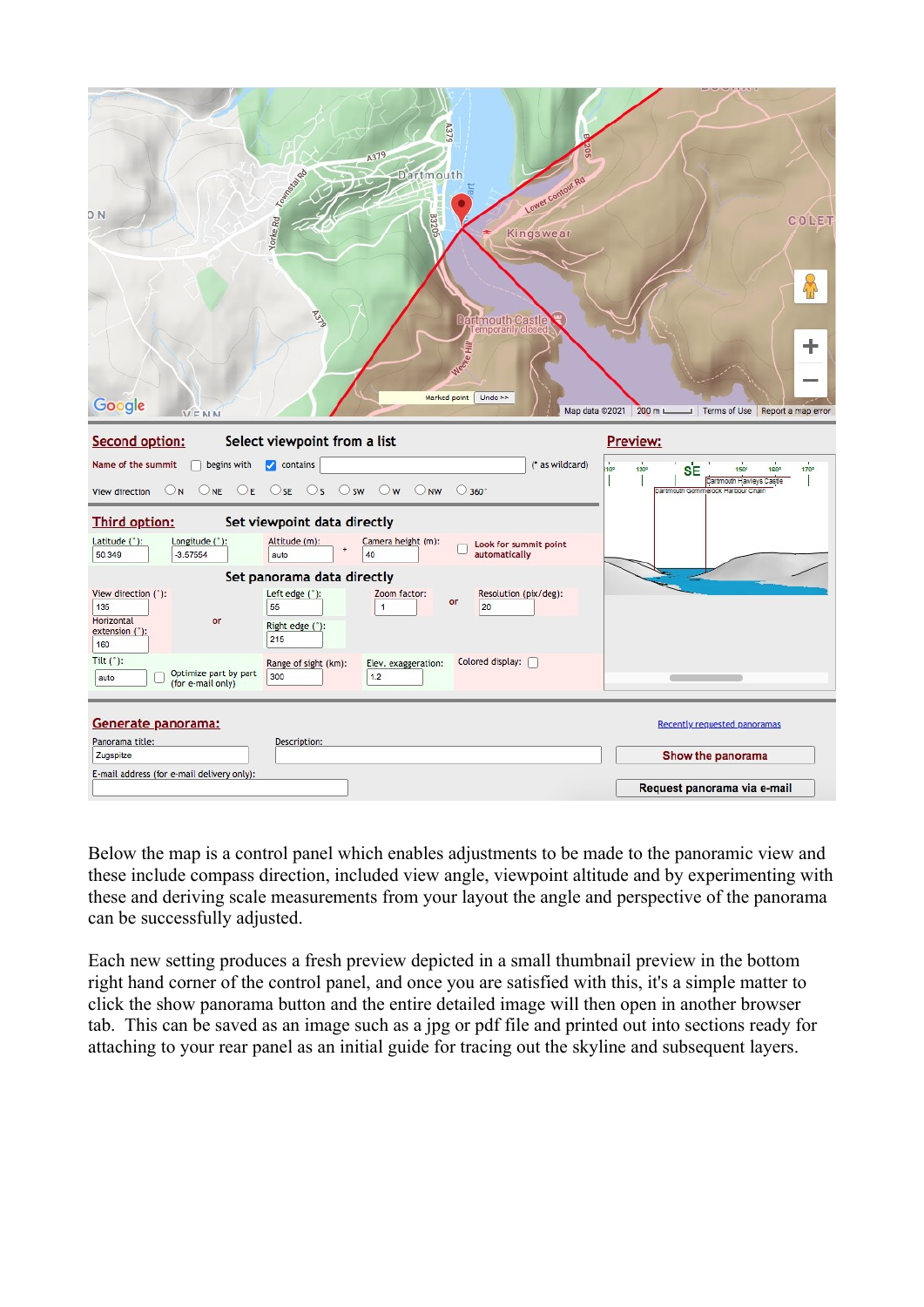

The digitally plotted contour rendering of the land masses on either side of the River Dart looking South East, with a view out to the English Channel.



In a similar manner to fitting a pre printed or photographic backscene to a rear panel, the top and bottom borders of your printout must always be ignored when adjusting the height of the image, what is important is to set the height of the panorama prints to the existing horizon datum.

Applying the programme is quick, easy and fun to do, it plots the topography in an instant no matter how complicated it may be. Painting and layering all this, of course, is another story, but we make every effort to cover all the aspects of prototypical backscene painting and 3D work during the spring weekend residential course.

This small sequence shows one aspect of the landscape plotting process, starting with a look from the viewpoint to confirm the correct contour profile in 'Generate a Panorama', using a south east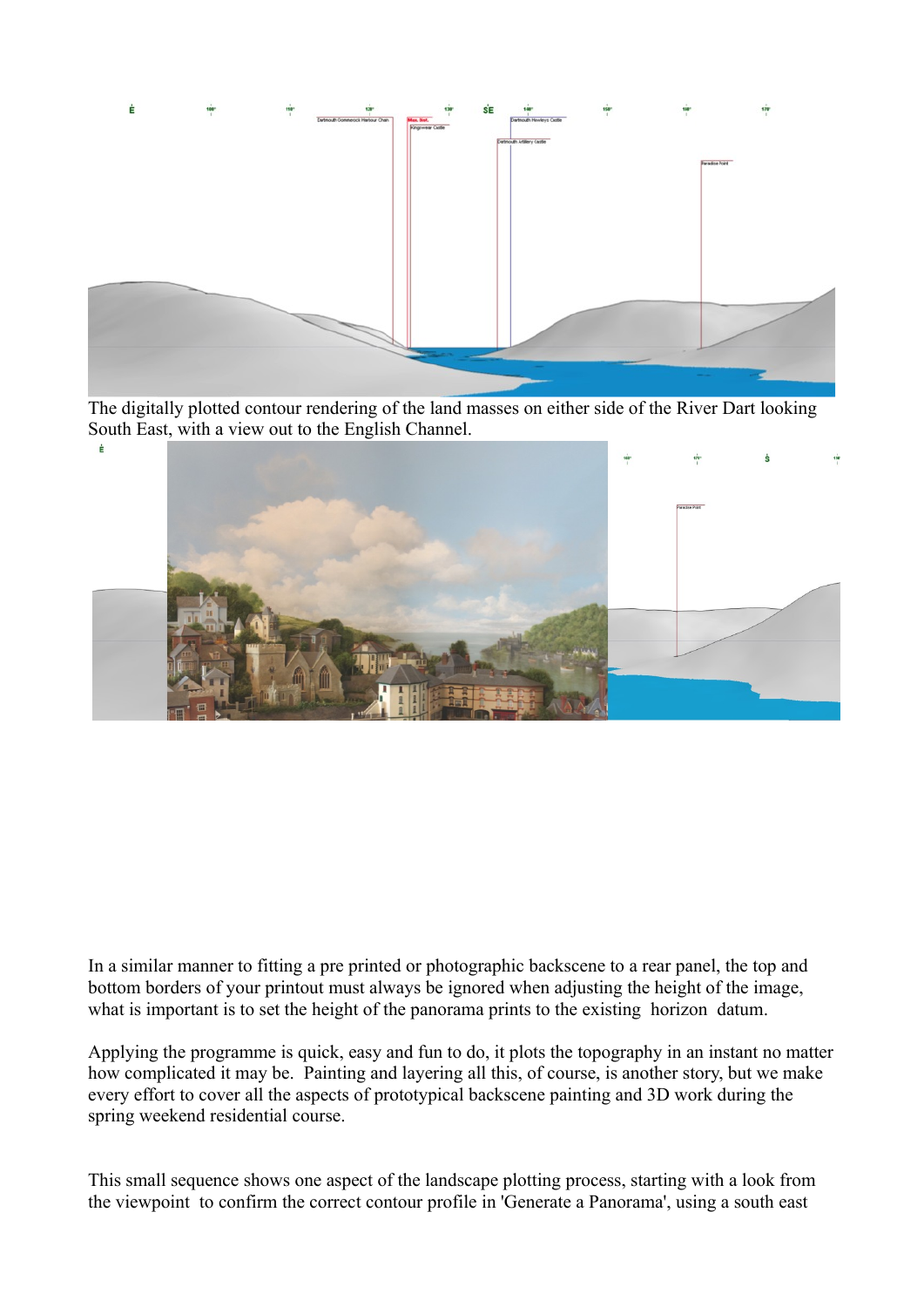view with a 160 degree sweep.